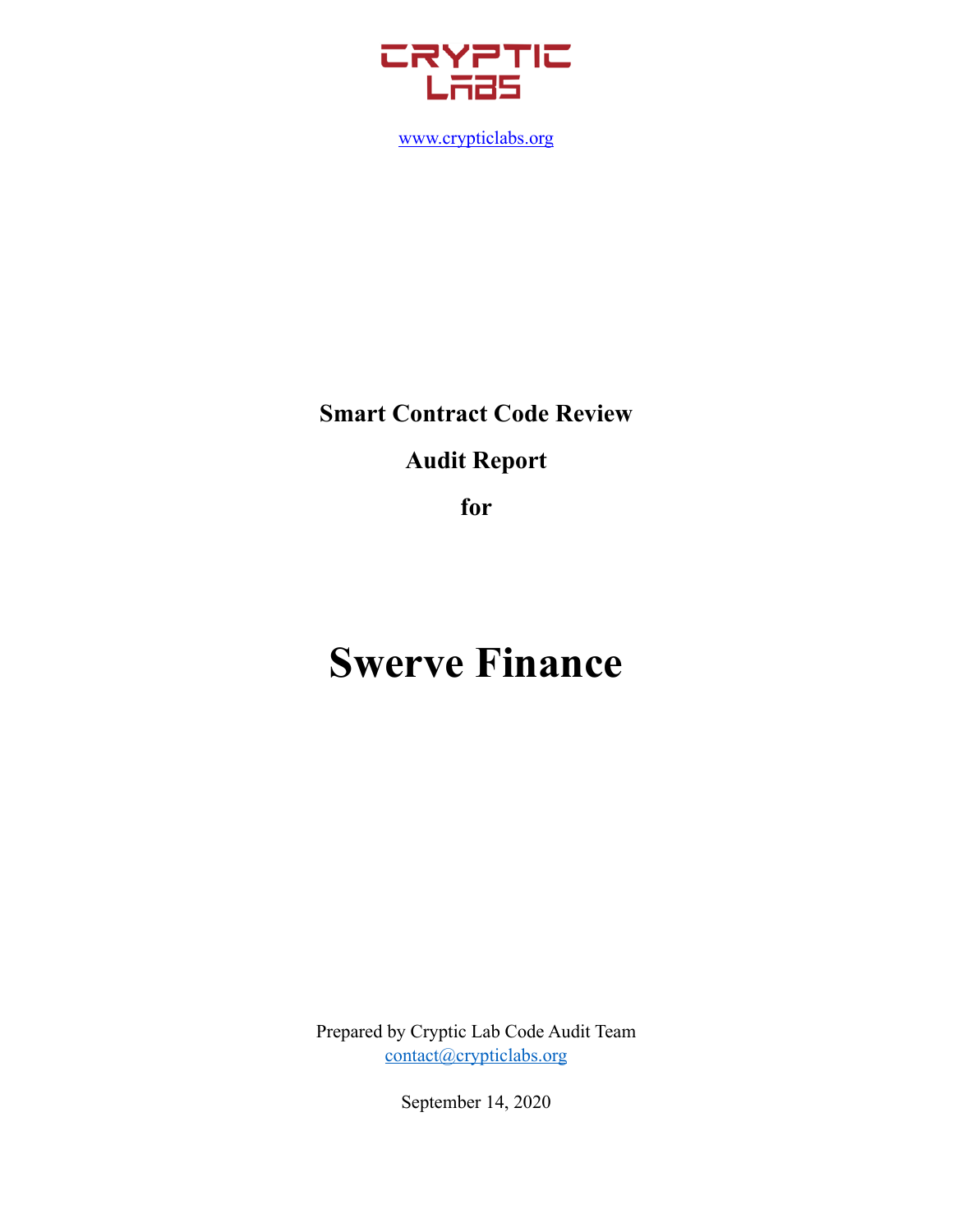# Swerve Smart Contract Code Inspection Report

Version Information:

| <b>Version</b> | Date                 | <b>Description</b> | <b>Point of Contact</b> |
|----------------|----------------------|--------------------|-------------------------|
| 0.1            | September $14, 2020$ |                    |                         |
|                |                      |                    |                         |

For more information about this document, please use the following contact information:

| <b>Name</b>  | Bril Wang           |
|--------------|---------------------|
| <b>Phone</b> | 650-391-6281        |
| Email        | bril@cryptidabs.org |

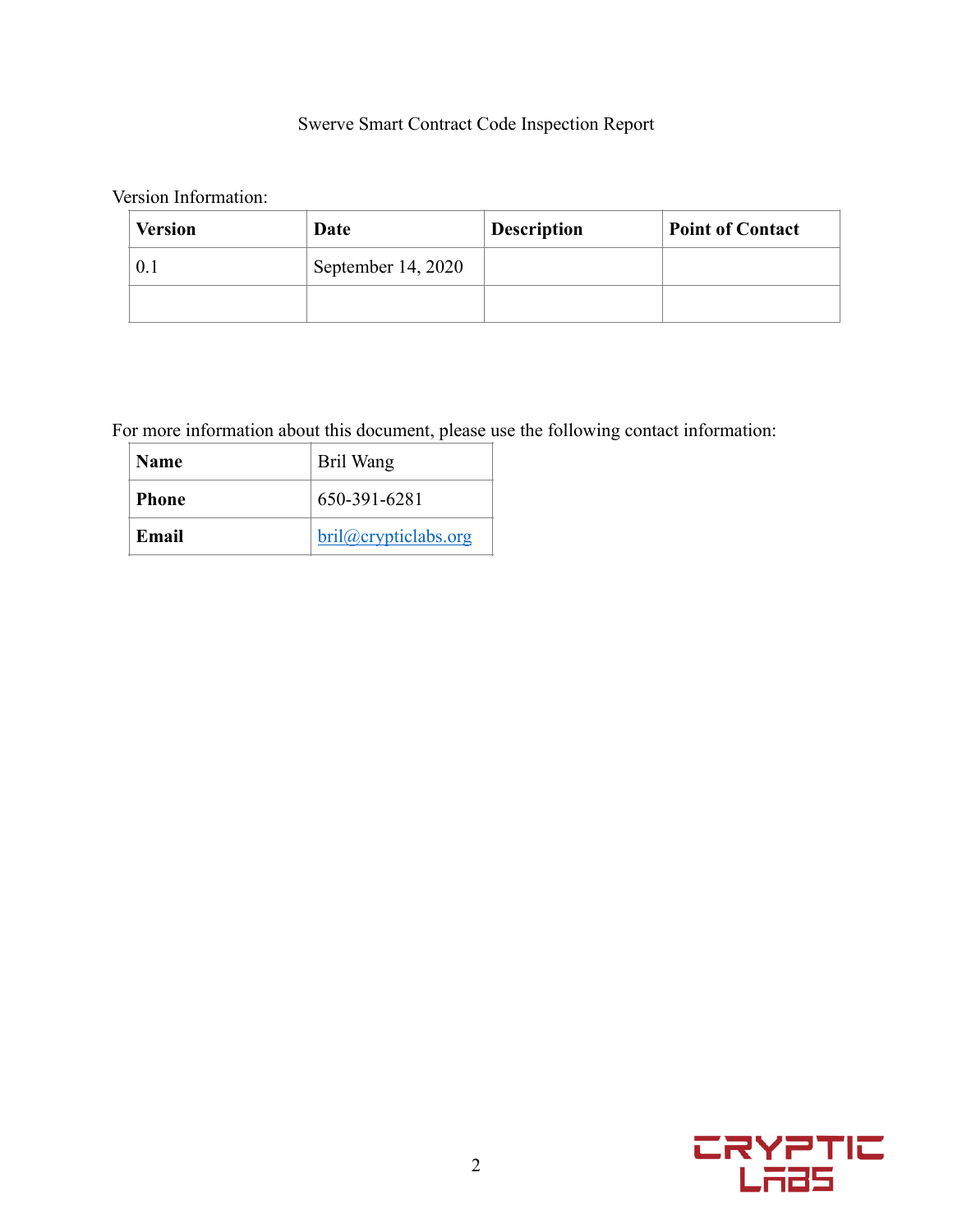# **Table of Contents**

# 1. Introduction

- 1.1. Purpose of This Document
- 1.2. About Swerve
- 1.3. References
- 1.4. Programming languages
- 1.5. Defect Checklist
- 1.6. About Crypt Labs
- 1.7. Disclaimer
- 2. Executive Summary
- 3. Detailed Inspection of Modules
- 4. Defects

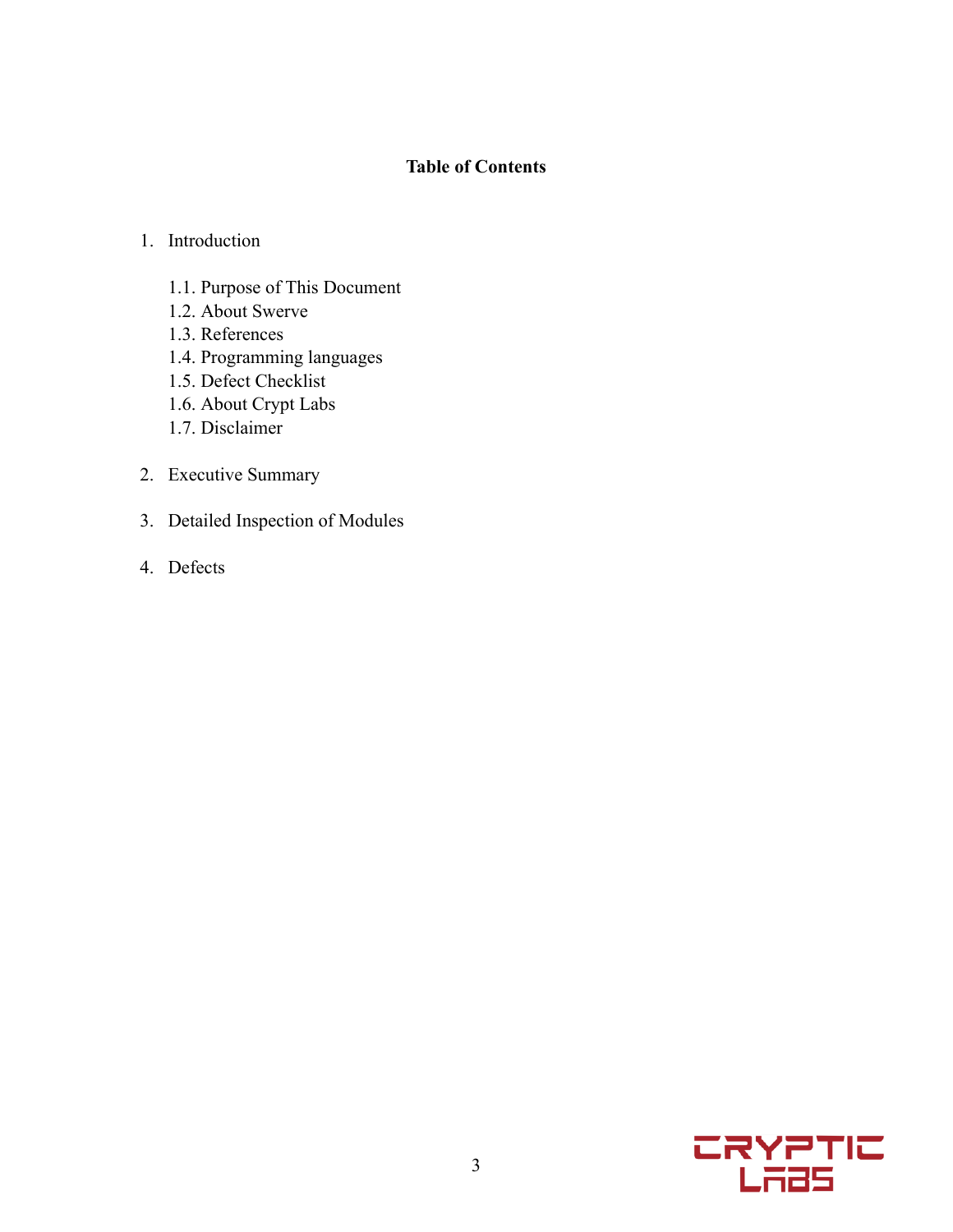## 1. **Introduction**

1. Purpose of This Document

This report is prepared by Cryptic Lab Code Review team after carrying out a code review on the smart contract source codes by Swerve Finance projects. The information about the Swerve Finance is described as follows.

| Swerve Finance Homepage | https://swerve.fi/                                               |
|-------------------------|------------------------------------------------------------------|
| Code location           | https://github.com/SwerveFinance/SwerveCon-<br>tracts<br>487b410 |
| Type of Codes           | <b>Ethereum Smart Contracts</b>                                  |
| Twitter                 | https://twitter.com/SwerveFinance                                |
| Telegram                | https://t.me/swervefi                                            |

This report reviews Swerve Contract codes and this report does not include reviews for the swerve-web and swerve-ui codes.

### 2. About Swerve

Swerve is a fork of Curve Finance with the following claim: "*there is no fake-out deployment, no questionable pre-mining, no founder controlling majority of the governance vote, no suspect team proposals, no 30% allocation to* '*shareholders*'*, no team allocation, no decades long distribution, none of it. It is a simple 33,000,000 supply owned entirely by you, the community of liquidity providers and users. If you provide liquidity to Swerve, you get ySWRV tokens which can be staked in the Swerve DAO to earn \$SWRV. To kickstart the protocol and encourage users to try out Swerve, the first two weeks will have a larger distribution of \$SWRV awarded*." The entire code of Swerve has not been fully reviewed and audited as the developer mentioned that "*There is very minimal new code introduced (and is quite simple), I have had some fellow farmers take a look and have been reviewing for some time but ultimately will recommend participants to proceed with caution (as they always should) until it is more publicly vetted*." As a summary, the Swerve project removed some un-used contracts from the Curve project and "*have written independent Solidity code that interacts with Curve*'*s contracts essentially as an onchain API via delegation*."

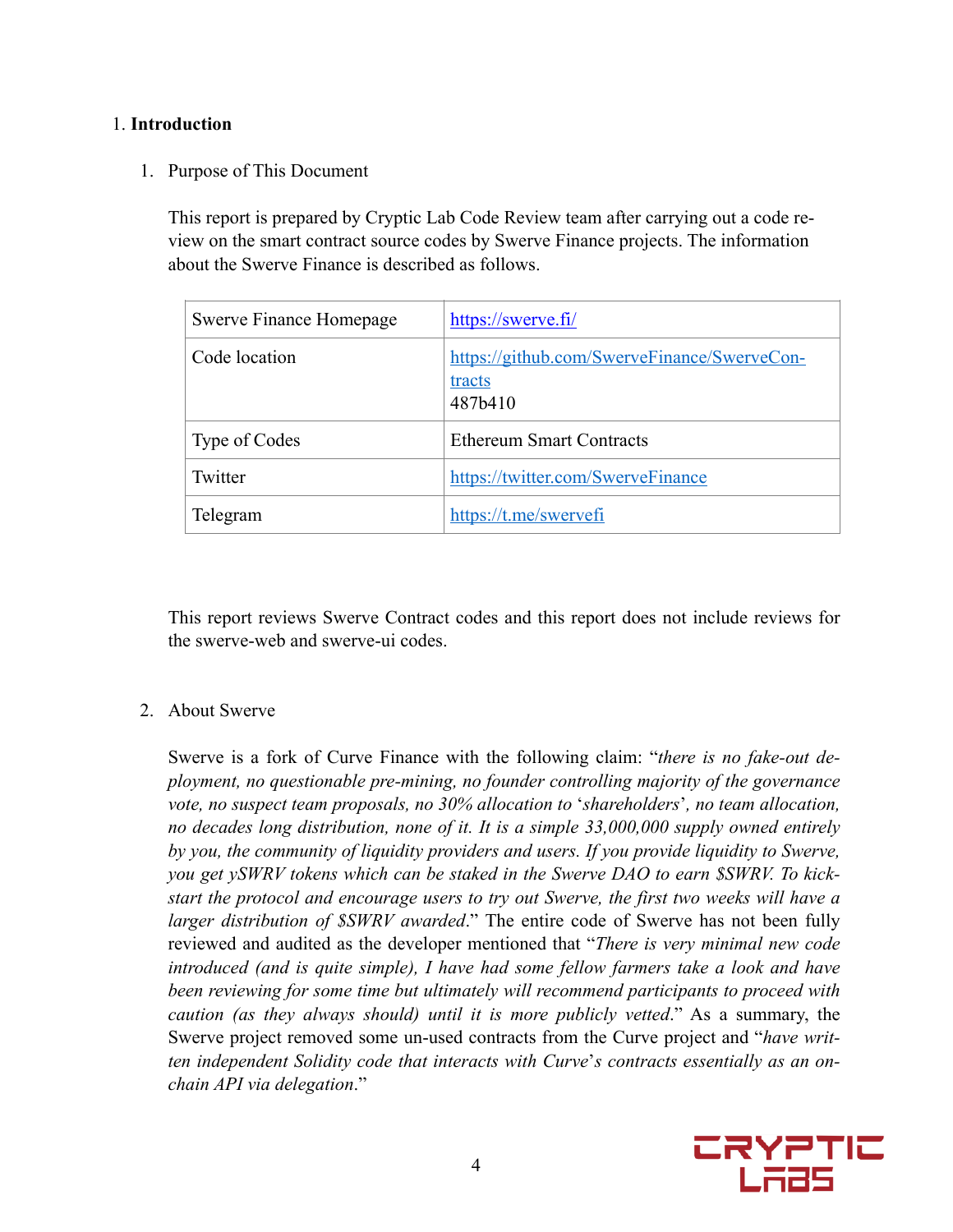There will be a total of 33,000,000 SWRV tokens with the following release schedule and They will be issued in proportion to providers' supplied liquidity in comparison to the total liquidity provided in Swerve:

First 2 weeks: 9,000,000 SWRV Year 1 (after the 2 weeks): 9,000,000 SWRV Year 2: 3,000,000 SWRV Year 3: 3,000,000 SWRV Year 4: 3,000,000 SWRV Year 5: 3,000,000 SWRV Year 6: 3,000,000 SWRV

Swerve will initially deploy with a Y Pool [DAI, USDC, USDT, TUSD] and leave the addition of future pools up to the decision of the DAO.

- 3. References
	- 1. <https://thedefiant.substack.com/p/a-chat-with-john-deere-the-anonymous>
	- 2. [https://www.curve.fi/curve\\_audits/curve-dao-quantstamp.pdf](https://www.curve.fi/curve_audits/curve-dao-quantstamp.pdf)
	- 3. [https://www.curve.fi/curve\\_audits/00-ToB.pdf](https://www.curve.fi/curve_audits/00-ToB.pdf)
	- 4. https://www.curve.fi/curve\_audits/01-ToB.pdf
	- 5. <https://resources.curve.fi/>
- 4. Programming languages

The smart contracts are written in Vyper and Solidity.

5. Defect Checklist

No defect has been identified.

6. About Cryptic Labs

Cryptic Labs is an innovative commercial lab, accelerator and advisory focused on solving fundamental problems in Blockchain, security, privacy and trust. Cryptic Labs are comprised of expert security advisors, cryptographers, researchers, engineers, scientists and outstanding blockchain practitioners. Cryptic Labs work with companies globally to solve security, privacy, and decentralized and distributed trust challenges. Cryptic Labs also functions as a commercial accelerator focusing on security, economics, privacy and trust to advance the viability of the Blockchain. To established companies, Cryptic Labs offer advice and collaboration on research and applied technology solutions. To startup companies in its accelerator, Cryptic Labs act as a bridge between venture capital, academia and industry in the research and development of practical industry-altering solutions, ideas and resources.

7. Disclaimer

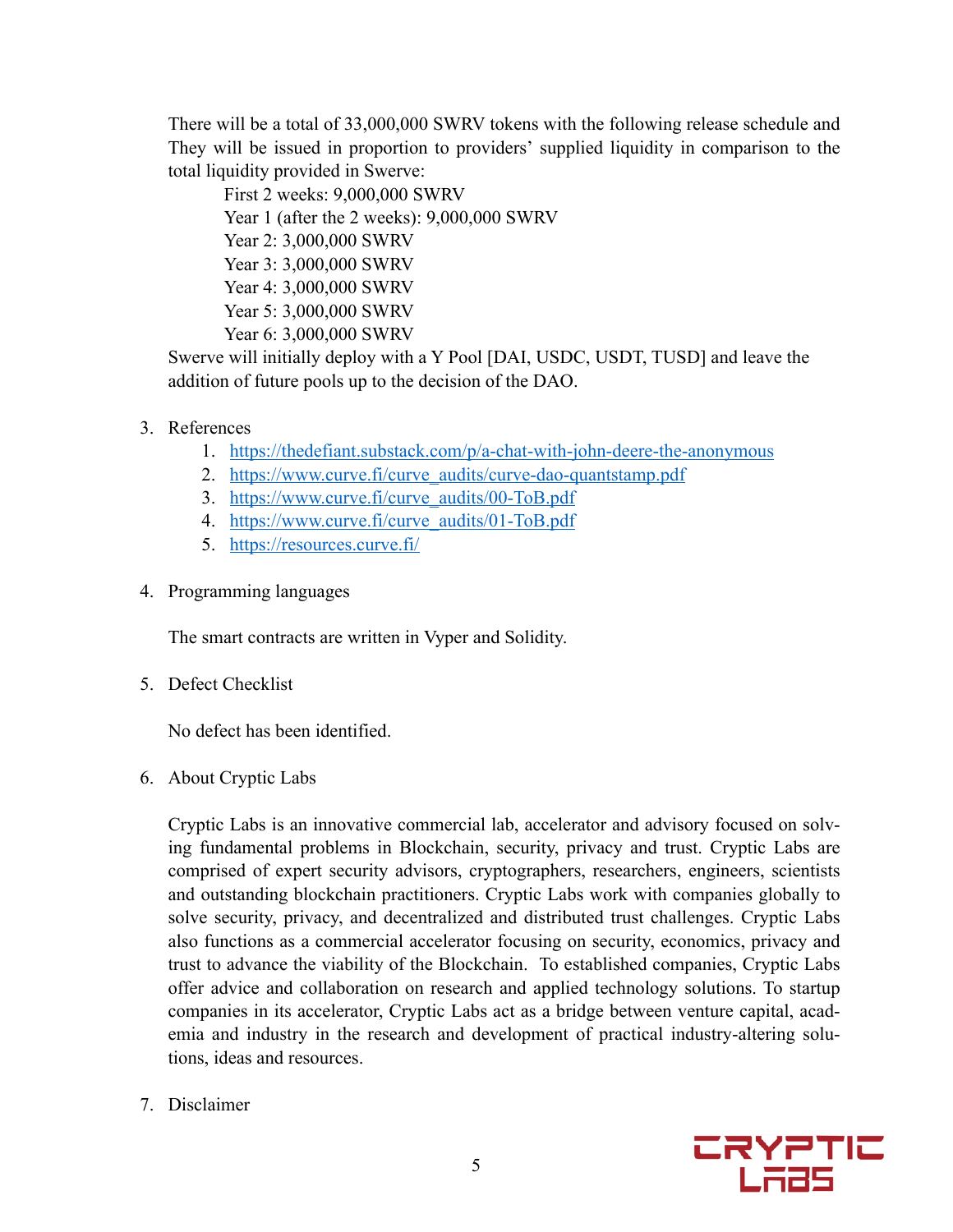The Cryptic Lab's code review team has tried its best to identify security vulnerabilities in the code. However, the team does not give any warranty on finding all security issues of the given smart contracts. This security audit report should not be used as an investment advice.

### **2. Executive Summary**

The team reviewed/inspected the Swerve Contracts codes located at [https://github.com/](https://github.com/SwerveFinance/SwerveContracts) [SwerveFinance/SwerveContracts](https://github.com/SwerveFinance/SwerveContracts) (487b410). The Swerve Contracts directory contains ten (10) source code files:

- 1. APYoracle.sol
- 2. ERC20CRV.vy
- 3. ERC20LP.vy
- 4. GaugeController.vy
- 5. LiquidityGauge.vy
- 6. Minter.vy
- 7. PoolProxy.vy
- 8. VotingEscrow.vy
- 9. YPoolDelegator.sol
- 10. ZapDelegator.sol

Among these ten (10) files, seven (7) files are written using Vyper (with \*.vy extensions) and these source codes are revised from the "Curve Finance" project located in [https://](https://github.com/curvefi/) [github.com/curvefi/.](https://github.com/curvefi/) Since Curve smart contracts have been audited by Trail of Bits ([https://www.curve.fi/audits\)](https://www.curve.fi/audits) and the Curve DAO smart contracts have been audited by Trail of Bits, MixedBytes and Quantstamp (see, e.g., [https://www.curve.fi/curve\\_audits/](https://www.curve.fi/curve_audits/curve-dao-quantstamp.pdf) [curve-dao-quantstamp.pdf](https://www.curve.fi/curve_audits/curve-dao-quantstamp.pdf)), the focus of this review report will be on the three new Solidity source codes that have not been audited by other teams: APYoracle.sol, YPoolDelegator.sol, and ZapDelegator.sol. These solidity codes are around 153 lines of Solidity codes.

In the next section, we will include a detailed review of three Solidity contracts and a review of the revisions in the seven (7) Vyper files revised from the Curve project. In a summary, Swerve project has added 153 lines of Solidity codes with a construction of two new contracts. The first contract YPoolDelegator stores a few state variables and delegates calls to the online "Curve.fi sUSD v2 Swap" contract. The second contract Zap-Delegator stores a few state variables and delegates calls to the online "Curve.fi: sUSD v2 Deposit" contract. These codes are relatively simple contract constructions and the team have not found any vulnerabilities. Furthermore, Swerve made simple changes to three (3) of the Curve project Vyper files and the other four (4) Curve project Vyper files are identical. These changes are minimal and do not introduce new vulnerabilities. As we have mentioned in the preceding paragraph, we do not carry out an independent review on the Curve project codes. Our conclusion is that Swerve project is at least as secure as Curve project and we recommend that the user should be aware of the fact that Swerve

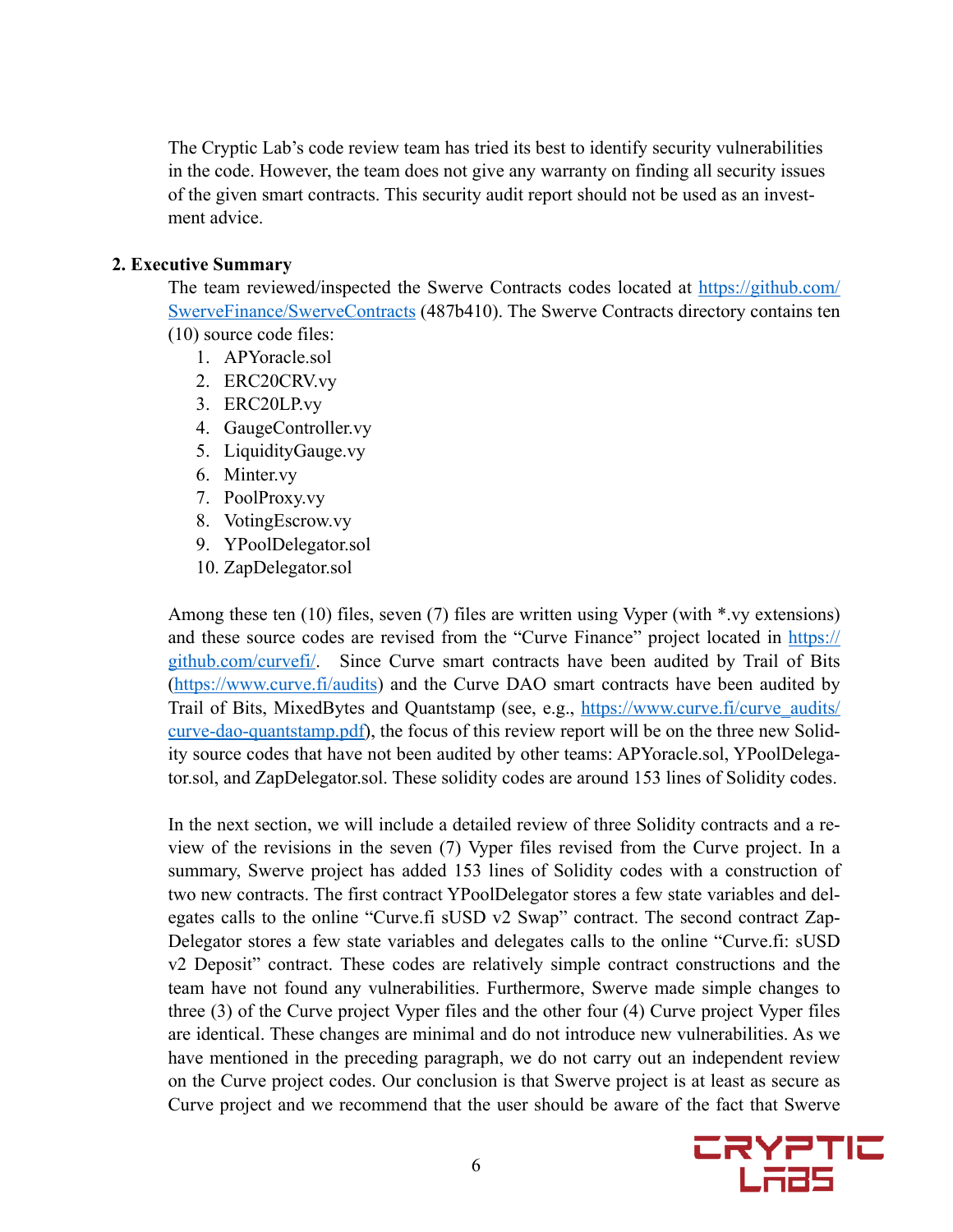smart contracts delegate their calls to the online API in "Curve.fi sUSD v2 Swap" contract and "Curve.fi: sUSD v2 Deposit" contract. Thus, the user will take the same risk that exist in the Curve project sUSD pool and also should take the same risks that may exist in the audited Curve project Vyper codes. Furthermore, the users should also be aware of the potential security vulnerabilities in the Swerve web portal and web-UI.

#### **3. Detailed Inspection of Modules**

1. APYoracle.sol

This file defines an abstract contract Ypool which contains one function get\_virtual\_price(). Then it defines a contract APYOracle that contains three state variables  $a_{n}$  pool (Ypool)

- 
- b. poolDeployBlock
- c. blocksPerYear =  $242584$

and a function getAPY() which will return the value:

d. (pool.get\_virtual\_price()-1e18)\*242584/(block.number-poolDeployBlock)

#### 2. YPoolDelegator.sol

This code contains the definition of the contract YPoolDelegator. The constructor for this contract is as follows:

```
constructor(address[4] memory _coinsIn, address[4] memory underlying -
coinsIn, address _pool_token, uint256 _A, uint256 _fee) public {
   for (uint i = 0; i < 4; i++) {
          require(\text{coinsIn[i]} := \text{address}(0));
          require(_underlying_coinsIn[i] != address(0));
          _balances.push(0);
          _coins.push(_coinsIn[i]);
          _underlying_coins.push(_underlying_coinsIn[i]);
    }
   A = A;fee = fee;admin fee = 0; owner = msg.sender;
   kill deadline = block.timestamp + 2 * 30 * 86400;
   is killed = false;
   token = pool token; }
```
Three "public view returns" functions are defined to query the state variable values for balances[], coins[], and underlying coins[]. Furthermore, a fallback() function is defined to delegate call to "Curve.fi sUSD v2 Swap" contract address: 0xA5407e-AE9Ba41422680e2e00537571bcC53efBfD

#### 3. ZapDelegator.sol

This code contains the definition of the contract ZapDelegator. The constructor for this contract is as follows

```
constructor(address[4] memory _coinsIn, address[4] memory _underlying_-
coinsIn, address _curve, address _pool_token) public {
      for (uint i = 0; i < 4; i++) {
             require( underlying coinsIn[i] != address(0));
```
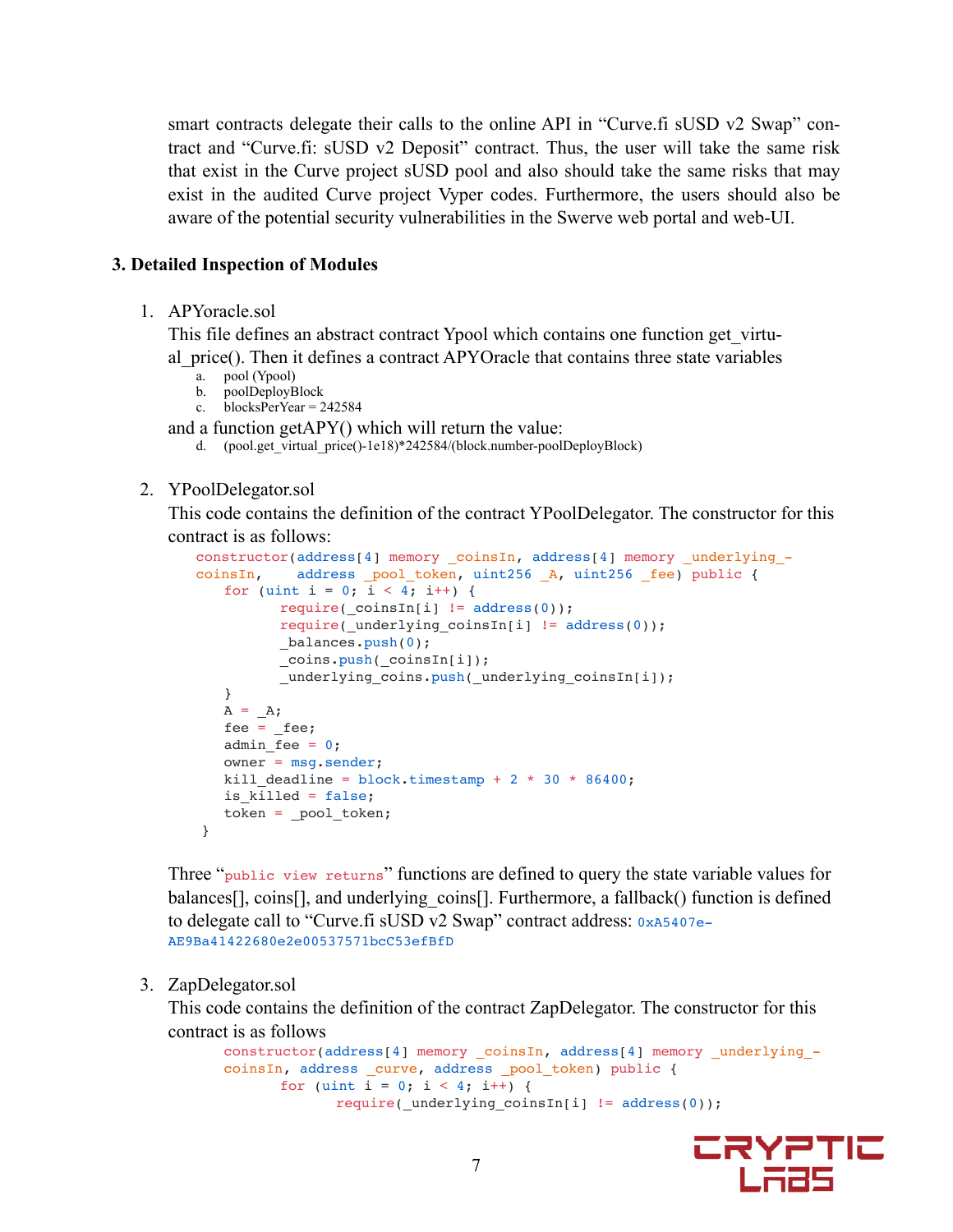```
require( coinsIn[i] != address(0));
      coins.push(coinsIn[i]);underlying coins.push( underlying coinsIn[i]);
}
curve = curve;token = pool token;
```

```
}
```
Two "public view returns" functions are defined to query the state variable values for \_coins[] and \_underlying\_coins[]. Furthermore, a fallback() function is defined to delegate call to "Curve.fi: sUSD v2 Deposit" contract address: 0xFCBa3E75865d2d561BE8D220616520c171F12851

#### 4. ERC20CRV.vy

This code is modified from "Curve Finance" codes: [https://github.com/curvefi/curve-dao](https://github.com/curvefi/curve-dao-contracts/blob/master/contracts/ERC20CRV.vy)[contracts/blob/master/contracts/ERC20CRV.vy](https://github.com/curvefi/curve-dao-contracts/blob/master/contracts/ERC20CRV.vy) 

This modified code added the following constants (lines 50-52):

HOUR: constant(uint $256$ ) = 3600 DAY: constant(uint256) =  $86400$ WEEK: constant(uint256) =  $86400 * 7$ 

This modified code changed the following original allocation (lines 52-67):

```
# Allocation: 
        # =# * shareholders - 30% 
        #* emplyees - 3%
        # * DAO-controlled reserve - 5% 
        # * Early users - 5%
        # == 43\% ==# left for inflation: 57% 
        # Supply parameters 
        INITIAL SUPPLY: constant(uint256) = 1_303_030_303
         INITIAL_RATE: constant(uint256) = 274-815<sup>-283</sup> * 10 ** 18 / YEAR # leading to 43% premine
         RATE_REDUCTION_TIME: constant(uint256) = YEAR
        RATE_REDUCTION_COEFFICIENT: constant(uint256) = 1189207115002721024 # 2 ** (1/4) * 1e18
        RATE DENOMINATOR: constant(uint256) = 10 ** 18
        INFLATION_DELAY: constant(uint256) = 86400 
to the new allocation (lines 55-73): 
        # Allocation: 
        # =# WE GIVE IT BACK TO YOU ... THE PEOPLE: 100% 
        # Supply parameters 
        INITIAL SUPPLY: constant(uint256) = 0
        INFLATION DELAY: constant(uint256) = 3 * HOUR # Three Hour delay before minting may begin
        RATE_DENOMINATOR: constant(uint256) = 10 ** 18
        RATE_TIME: constant(uint256) = 2 * WEEK # How often the rate goes to the next epochINITIAL RATE: constant(uint256) = 9_000_000 * 10 ** 18 / (2 * WEEK) # 9 million for the first 2 weeks
        EPOCH_INITIAL_RATE: constant(uint256) = 9_000_000 * 10 ** 18 / YEAR # 9 million for the first year
         thereafter 
         LATE_RATE: constant(uint256) = 3_000_000 * 10 ** 18 / YEAR # 3 million per year after
         INITIAL RATE EPOCH CUTTOF: constant(uint256) = 27 # After 52 Weeks use the late rate
        FINAL_INFLATION_EPOCH: constant(uint256) = 157 # No more inflation after 6 years (0 epoch is the 2
```
The modified code changed the following original code (lines  $112-119$ ) in @internal def up-

date\_mining\_parameters()

week period)

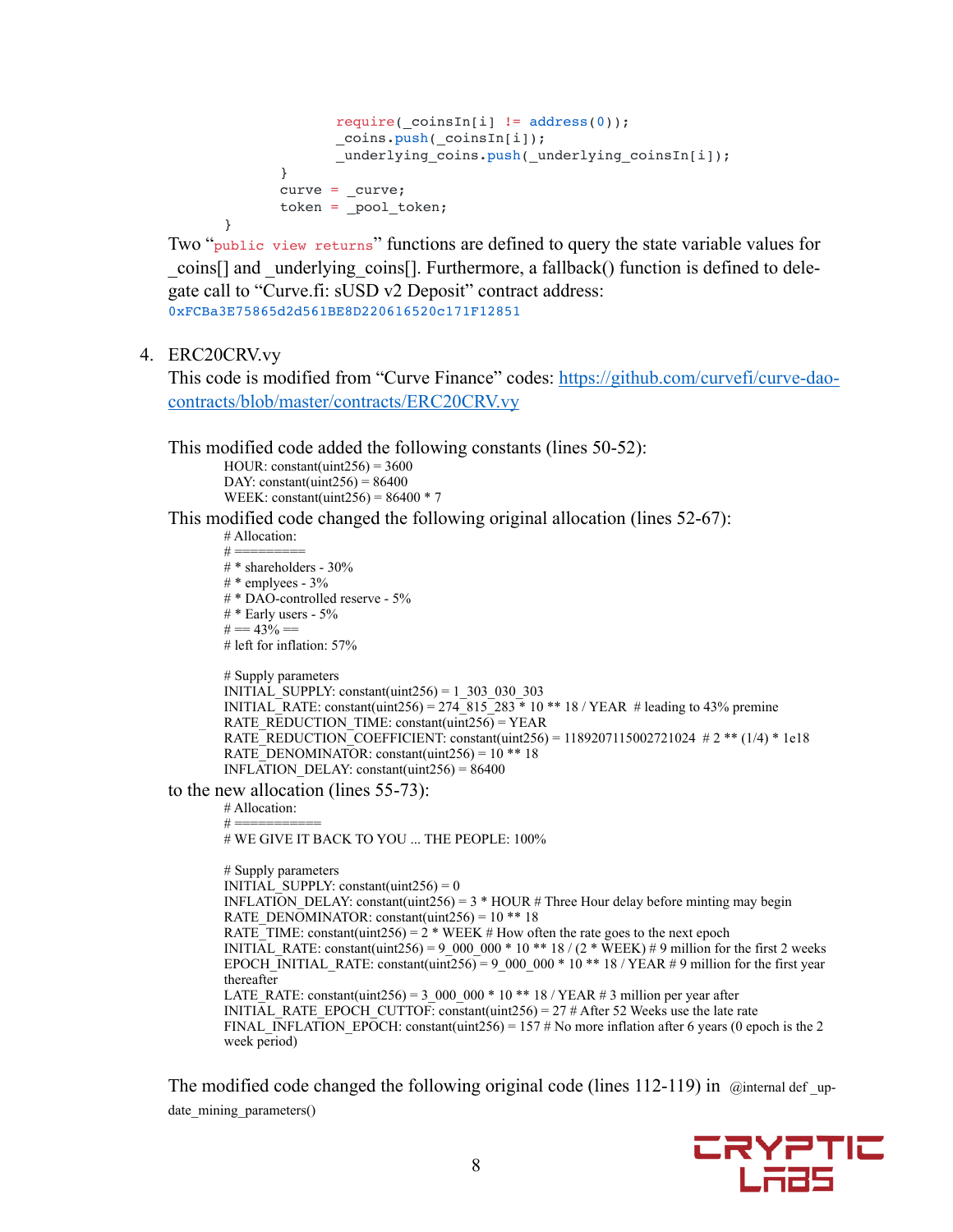```
if rate == 0:_rate = INITIAL_RATE
else:
      _start_epoch_supply += _rate * RATE_REDUCTION_TIME
      self.start_epoch_supply = _start_epoch_supply
      rate = rate * RATE_DENOMINATOR / RATE_REDUCTION_COEFFICIENT
self.rate = rate
```
to the following new one (lines 113-126):

```
if self.mining_epoch == 0:
      rate =INITIAL RATE
else:
       _start_epoch_supply += _rate * RATE_TIME
      if self.mining epoch < INITIAL RATE EPOCH CUTTOF:
            rate = EPOCH INITIAL RATEelif self.mining epoch >= FINAL INFLATION EPOCH:
            _rate = 0else:
            _rate = LATE_RATE
self.start epoch supply = start epoch supply
self.rate = rate
```
The revised code deleted the following function definition (lines  $182-222$ ): defininable in timeframe(start: uint256, end: uint256) -> uint256

5. ERC20LP.vy

This code is identical to "Curve Finance" code with a few format re-organization: [https://](https://github.com/curvefi/curve-dao-contracts/blob/master/contracts/testing/ERC20LP.vy) [github.com/curvefi/curve-dao-contracts/blob/master/contracts/testing/ERC20LP.vy](https://github.com/curvefi/curve-dao-contracts/blob/master/contracts/testing/ERC20LP.vy) 

6. GaugeController.vy

This code is revised from "Curve Finance" code: [https://github.com/curvefi/curve-dao](https://github.com/curvefi/curve-dao-contracts/blob/master/contracts/GaugeController.vy)[contracts/blob/master/contracts/GaugeController.vy](https://github.com/curvefi/curve-dao-contracts/blob/master/contracts/GaugeController.vy) with the following added two lines of code (line 356 to 358) # short circuit if single gauge and just give full weight

if self.n\_gauges == 1 and self.gauges[0] ==  $addr:$ return MULTIPLIER

This code revision does not have any semantic changes from the original code.

7. LiquidityGauge.vy

This code is identical to the "Curve Finance" code: [https://github.com/curvefi/curve-dao](https://github.com/curvefi/curve-dao-contracts/blob/master/contracts/LiquidityGauge.vy)[contracts/blob/master/contracts/LiquidityGauge.vy](https://github.com/curvefi/curve-dao-contracts/blob/master/contracts/LiquidityGauge.vy)

8. Minter.vy

This code is identical to "Curve Finance" code: [https://github.com/curvefi/curve-dao](https://github.com/curvefi/curve-dao-contracts/blob/master/contracts/Minter.vy)[contracts/blob/master/contracts/Minter.vy](https://github.com/curvefi/curve-dao-contracts/blob/master/contracts/Minter.vy)

9. PoolProxy.vy